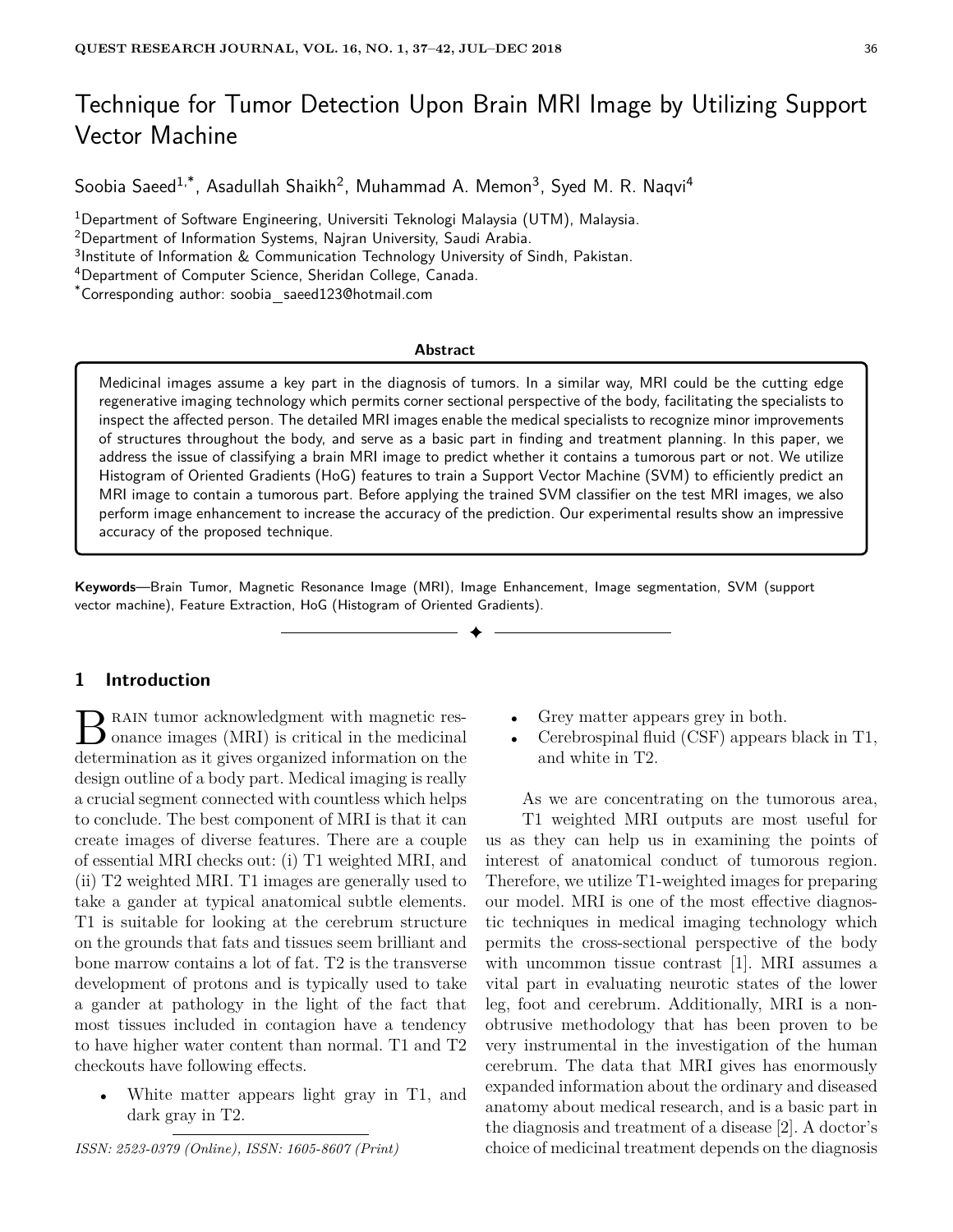

Fig. 1: T1 weighted MRI scans (a, c, e), and T2 weighted MRI scans (b, d, f)

tests. Hence, the precision of an analysis is key in medical care. Fortunately, the properties of the conclusion tests can be measured. For a given disease condition, the most ideal test can be picked in view of these properties. The affectability, specificity and precision are widely used in a demonstrative test. Figure 1 shows the comparison between T1 and weighted MRI scans and T2 weighted MRI scans.

#### **1.1 Tumour Detection in Brain MRI Images**

The brain is a soft, spongy mass of tissues which is covered by skull, a hard bone, three thin layers of tissue called meninges, and a watery fluid. The brain is responsible for all the major actions that a human body requires, e.g., thinking, walking, talking, etc. It is also controlled by our senses such as sight, hearing, touching, taste, smell, memory, emotions and personality. Brain has the following three major parts.

- 1) **Cerebrum** conveys information between the brain and other parts of the body through nerves. It is also responsible for reading, thinking, learning, speech and emotions.
- 2) **Cerebellum** is responsible for balance, walking standing and other complex actions.
- 3) **Brain stem** connects the brain with the spinal cord. It controls breathing, body temperature, blood pressure, and other basic functions.

Computer-aided detection of anomalous development of tissues is essentially persuaded by the need of accomplishing most possible accuracy [3]. Most of the cells in the body are generated and then divided in an orderly way to produce further cells in order to keep the human body healthy and working properly. When cells lack the ability to grow or divide evenly, the extra cells produce masses of tissue known as tumor. According to medical science, tumor are of two types: benign and malignant.

#### **1.2 Benign Brain Tumours**

This type of tumor does not contain cancer cells. Normally benign tumours can be removed and they seldom re-grow. The border or edge of a benign brain tumour can be clearly seen. Cells from benign tumours do not invade tissues to other parts of the body, but they are also dangerous because they can press on the sensitive areas of brain and make brain to work improperly and cause serious health issues. Very rarely, a benign brain tumor may become malignant.

#### **1.3 Malignant Brain Tumor**

Malignant brain tumors is serious and life-threatening for patients. It may be primary (a tumour that mainly originates from the brain tissues) or secondary (metastasis that originates from another part of the body). In both cases, it is likely to grow fast and can invade the surrounding normal brain tissues.

A brain tumour is one of the real reasons for the increase in mortality rate among kids and adults. A tumor is a mass of tissue that becomes uncontrollable by the typical forces that trigger its development [4]. The rate of brain tumor is rapidly increasing, especially in older people than younger once. A brain tumor is an accumulation of anomalous cells within the brain or around the cerebrum. Tumor can specifically crush all healthy brain cells. It can also affect the healthy cells around the tumorous one and affect different parts of the brain by creating inflammation, swelling and generating pressure inside of the skull [6].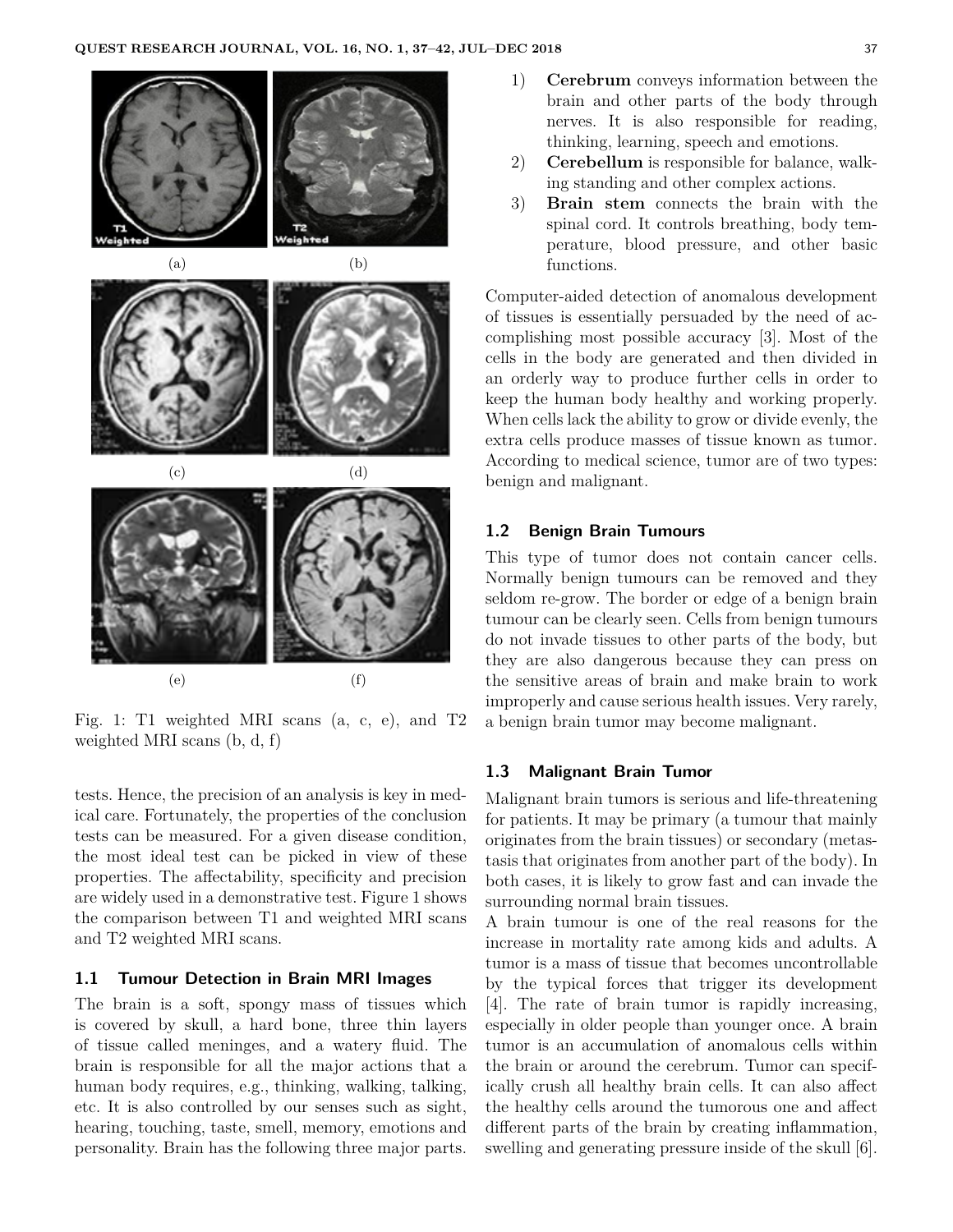Early location and right treatment taking into account precise conclusion are essential strides to enhance the results of diagnosis. Brain irregularities include a wide range of conditions extending from development mistakes to vascular mishaps. This variability results in incalculable potential outcomes of discoveries of prenatal ultrasound, which could make some analytic predicaments.

### **2 Literature Review**

The research on tumour detection is becoming increasingly popular and important these days due to its appealing prospects for analyzing tumour growth history and morphological alterations in the cancer operation [1] [3] [4]. Early tumour detection in brain is particularly important due to the alarmingly high mortality rate caused by brain tumour all over the world [1].

For automatic detection of brain tumours, the widely used techniques are based on traditional image processing. The techniques for tumour detection using image processing studied in the literature can be broadly categorized as automatic and semi-automatic. However, the performance of these techniques usually remains limited due to a number of factors and/or constraints. Some of these factors include presence of noise in input images, poor contrast of images, and occlusions, etc [2] [4] [5].

Scientists have applied different approaches in order to propose an efficient system that can detect a tumor from brain images in which MRI has the best image results. These approaches are proposed for MRI image segmentation such as statistical methods using pixel labeling, threshold based methods, and parametric techniques, to name a few [7] [8] [9]. These strategies name pixels according to the likelihood values, which are resolved according to the intensity distribution of the image.

Varying intensity of tumours in cerebrum MRIs makes the cerebrum of such tumours tremendously difficult. Cerebrum tumour division utilizing an MRI has been extensively researched. Both elements-based and chart book based techniques and also their blends have been proposed for cerebrum tumour division. The authors in [1] state that brain segmentation is computerized utilizing a dual localization strategy. In the initial step of their procedure, scull veil is produced for the MRI images. White matter and tumor area are utilized to ad lib K-implies algorithm. In the last stride of their strategy, they evaluate the breadth and length of the tumor [5]. MRI is valuable for analyzing cerebrum images due to its high precision rate. This technique combines the clustering and arrangement algorithm to minimize the error rate. Segmentation errand is performed utilizing the ortho-normal administrators and characterization utilizing BPN. Images containing a tumor are prepared to utilize K-implies grouping and a precision rate of 75% is acquired [6].

The authors in [7] argue that the segmentation results will not be accurate if the tumor edges are not sharp, and that this case emerge amid the underlying phase of a tumor. A texture-based strategy is proposed in this paper. Alongside cerebrum tumour location, segmentation is likewise done automatically utilizing this technique. In another technique [8], the authors propose a proficient strategy for cerebrum tumour identification. A standout among the most critical strides in tumour discovery is segmentation. A mix of two standard algorithms, first means move and second standardized slice is performed to identify the brain tumor surface zone in MRI. By utilizing a mean move algorithm, a pre-handling step is performed with a specific end goal to shape fragmented districts. In the following stride, district hubs clustering is prepared by the standardized cut strategy. In the last stride, the cerebrum tumour is distinguished through segment investigation.

The authors in [9] propose a programmed brain tumor detection approach utilizing symmetry examination. They first distinguish a tumor, section it and afterwards discover the region of the tumor. One of the vital elements is that subsequent to playing out the quantitative examination, we can distinguish the status of an expansion in the ailment. They recommend a multi-step and secluded drew closer to take care of the intricate MRI division issue. The tumor discovery is the initial step of tumor division. They obtain better results in complex scenarios.

Another approach primarily comprises of four stages: i) Pre-processing, ii) isolation of an area utilizing crop tool, iii) feature extraction of the district by utilizing HoG include, and iv) final grouping utilizing the support vector machine. In the pre-handling stage, channels are utilized to remove picture commotion in the MRI images.

The recent work has focused on machine learning for tumour detection in MRI images due to the growing popularity of machine learning. The authors in [14] first segment image using a pulse-coupled neural network. This is followed by the feature extraction using discrete wavelet transform. Subsequently, a neural network classifies the input image into with or without tumour. In a more recent work [15], the authors use deep neural network architecture utilizing small kernels for tumour segmentation in MRI images.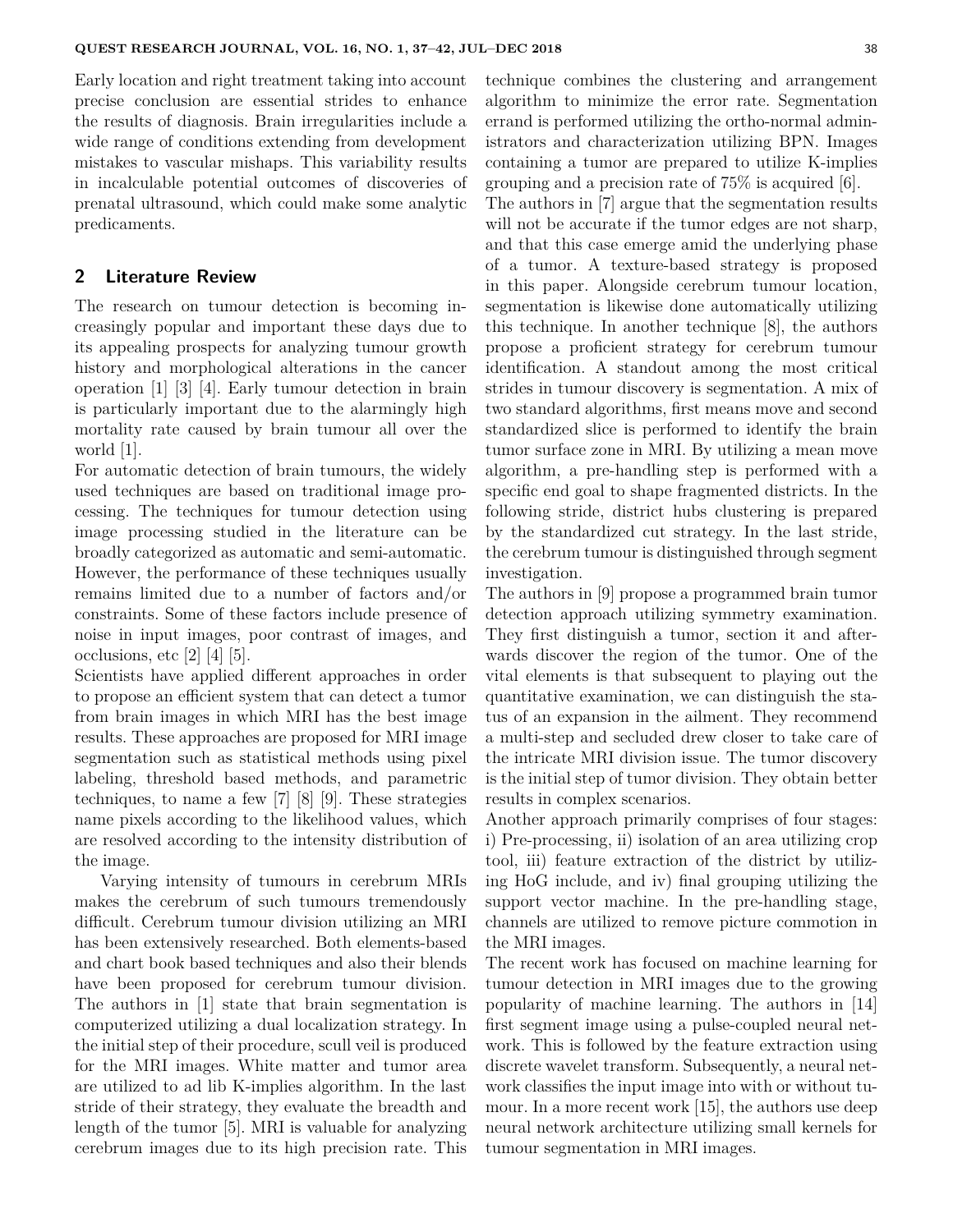

Fig. 2: Proposed methodology for tumor detection in a brain MRI image

#### **2.1 Proposed Technique for Tumor Detection**

Our proposed technique is summarized in Figure 2. The individual steps of the proposed technique are explained in the following sections.

#### **2.2 Pre-processing**

A few pre-processing steps are utilized to concentrate more on the correct components from MRI images. We utilize dark MRI images so that we can smooth them by an alteration in contrast for better results.

#### **2.3 Image Enhancement**

Image enhancement is the procedure of adjusting digital images so that the resulting images are more suitable for further diagnosis. Nowadays, research on tumor has immense focus on account of their potential for separating past advancement arrangements and morphological changes in the development operation [1] [3] [4]. An early area of a tumor in the cerebrum is significant as the death rate is more obvious among individuals actuating brain tumour [1]. Brain tumor area techniques use image processing that has present for recent decades. A couple of researchers have presented systems of modified and semi-automatic image processing approaches to detect tumours regions in cerebrum in which most of the frameworks disregard to deal with the expense of capable and effective results owing to the region of image noise, inconsistency, and low-quality that generally occur in medical images [2] [4] [5]. A number of techniques have been proposed to distinguish a tumour from cerebrum image, among which the techniques working with MRI are shown to be most effective. Most of the techniques prefer to label pixels. Whereas the techniques utilizing edge systems and parametric systems are rarely used [7] [8] [9]. These strategies label pixels based on their probability values which are determined on the premise of power dissemination. Some of them include removing noise from the image, and envisioning the brain cortex territory in MRI images [10]. The particular dark ranges encompassing the brain are removed from the imageenhanced method [11] [12] [13].

#### **2.4 Feature Extraction**

After enhancing and adjusting images and selecting the positive and a negative region from MRI image separately, we extract Histogram of Oriented Gradients (HoG) feature of selected regions and label our regions as positive or negative. We then pass the feature vectors to SVM to train our model. Feature extraction is among the most critical steps while we are distinguishing or separating particular region from our image. There are numerous algorithms relying upon the type of features. We implement HoG features to identify the elements of our region of interest. Histogram of Oriented Gradients can be used for object recognition in an image [16]. We apply them so as to attempt to distinguish tumor region in brain cortex. HOG baed object detection is a procedure in which an image detector ïňĄnds image features and decides the location of objects of interest in the image.

#### **2.5 Classification Using SVM**

We train a classifier using Support Vector Machine (SVM) on the training data. The trained classifier is able to classify the brain MRI images as having tumor or not. SVM classifiers are known to solve the 2-class problems effectively. After extracting the HoG features of the region of interest from all the MRI images, we train them using SVM algorithm.

Figure 3a shows an MRI image from our training dataset. It can be seen that the tumorous part is marked as a region of interest. Figure 3b shows an example of an MRI image which has to be tested by the trained SVM classifier.

## **3 MRI Image Dataset Description**

The MRI image dataset that we use in our work is divided in the following two categories.